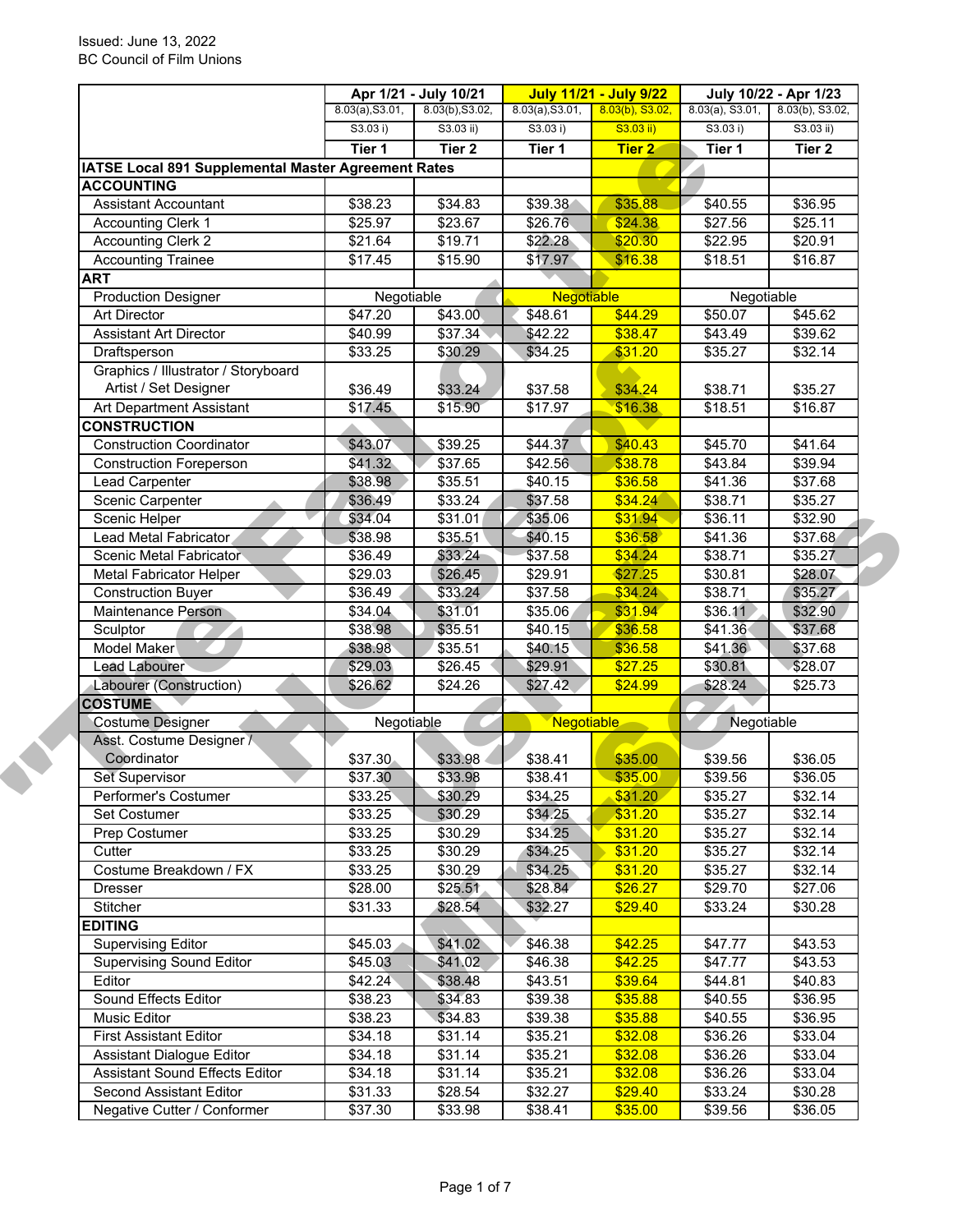|                                                                                                                                           | Apr 1/21 - July 10/21 |                   | <b>July 11/21 - July 9/22</b> |                    | July 10/22 - Apr 1/23 |                     |
|-------------------------------------------------------------------------------------------------------------------------------------------|-----------------------|-------------------|-------------------------------|--------------------|-----------------------|---------------------|
|                                                                                                                                           | 8.03(a), S3.01,       | 8.03(b), S3.02,   | 8.03(a), S3.01,               | $8.03(b)$ , S3.02, | $8.03(a)$ , S3.01,    | 8.03(b), S3.02,     |
|                                                                                                                                           | S3.03 i)              | $S3.03$ ii)       | S3.03 i)                      | S3.03 ii)          | S3.03 i)              | $S3.03$ ii)         |
|                                                                                                                                           | Tier 1                | Tier <sub>2</sub> | Tier 1                        | <b>Tier 2</b>      | Tier 1                | Tier 2              |
| IATSE Local 891 Supplemental Master Agreement Rates (continued)                                                                           |                       |                   |                               |                    |                       |                     |
| FIRST AID / CRAFT SERVICE                                                                                                                 |                       |                   |                               |                    |                       |                     |
| First Aid / Craft Service                                                                                                                 | \$38.23               | \$34.83           | \$39.38                       | \$35.88            | \$40.55               | \$36.95             |
| <b>First Aid</b>                                                                                                                          | \$31.33               | \$28.54           | \$32.27                       | \$29.40            | \$33.24               | \$30.28             |
| <b>Craft Service</b>                                                                                                                      | \$29.03               | \$26.45           | \$29.91                       | \$27.25            | \$30.81               | \$28.07             |
| <b>GREENS</b>                                                                                                                             |                       |                   |                               |                    |                       |                     |
| <b>Head Greensperson</b>                                                                                                                  | \$38.23               | \$34.83           | \$39.38                       | \$35.88            | \$40.55               | \$36.95             |
| Best Person (Lead Person)                                                                                                                 | \$34.18               | \$31.14           | \$35.21                       | \$32.08            | \$36.26               | $\overline{$}33.04$ |
| Greensperson                                                                                                                              | \$31.33               | \$28.54           | \$32.27                       | \$29.40            | \$33.24               | \$30.28             |
| Greens Helper                                                                                                                             | \$28.00               | \$25.51           | \$28.84                       | \$26.27            | \$29.70               | \$27.06             |
| <b>GRIPS</b>                                                                                                                              |                       |                   |                               |                    |                       |                     |
| Key Grip                                                                                                                                  | \$38.23               | \$34.83           | $\overline{$}39.38$           | \$35.88            | \$40.55               | \$36.95             |
| Second Grip                                                                                                                               | \$34.18               | \$31.14           | \$35.21                       | \$32.08            | \$36.26               | \$33.04             |
| Lead Grip / Setup                                                                                                                         | \$34.18               | \$31.14           | \$35.21                       | \$32.08            | \$36.26               | \$33.04             |
| Dolly Operator                                                                                                                            | \$34.18               | \$31.14           | \$35.21                       | \$32.08            | \$36.26               | \$33.04             |
| <b>Rigging Grip</b>                                                                                                                       | \$33.25               | \$30.29           | \$34.25                       | \$31.20            | \$35.27               | \$32.14             |
| Grip                                                                                                                                      | \$31.33               | \$28.54           | \$32.27                       | \$29.40            | \$33.24               | \$30.28             |
| <b>HAIR</b>                                                                                                                               |                       |                   |                               |                    |                       |                     |
| Hair Department Head                                                                                                                      | \$38.23               | \$34.83           | \$39.38                       | \$35.88            | \$40.55               | \$36.95             |
| <b>Assistant Hairstylist</b>                                                                                                              | \$34.18               | \$31.14           | \$35.21                       | \$32.08            | \$36.26               | \$33.04             |
| Second Assistant Hairstylist                                                                                                              | \$31.33               | \$28.54           | \$32.27                       | \$29.40            | \$33.24               | \$30.28             |
| <b>LIGHTING / ELECTRICS</b>                                                                                                               |                       |                   |                               |                    |                       |                     |
| Head Lighting Technician                                                                                                                  | \$38.23               | \$34.83           | \$39.38                       | \$35.88            | \$40.55               | \$36.95             |
| <b>Assistant Head Lighting</b>                                                                                                            |                       |                   |                               |                    |                       |                     |
| Technician                                                                                                                                | \$34.18               | \$31.14           | \$35.21                       | \$32.08            | \$36.26               | \$33.04             |
| <b>Lighting Board Operator</b>                                                                                                            | \$34.18               | \$31.14           | \$35.21                       | \$32.08            | \$36.26               | \$33.04             |
| <b>Head Rigging Lighting Technician</b>                                                                                                   | \$34.18               | \$31.14           | $\overline{$}35.21$           | \$32.08            | \$36.26               | \$33.04             |
| Generator Operator                                                                                                                        | \$34.18               | \$31.14           | \$35.21                       | \$32.08            | \$36.26               | \$33.04             |
| Lighting Technician /                                                                                                                     |                       |                   |                               |                    |                       |                     |
| Lamp Operator*                                                                                                                            | \$31.33               | \$28.54           | \$32.27                       | \$29.40            | \$33.24               | \$30.28             |
| Set Wire Technician                                                                                                                       | \$33.25               | \$30.29           | \$34.25                       | \$31.20            | \$35.27               | \$32.14             |
| Any Lighting Technician who is assigned to operate balloon lighting shall receive \$0.80 per hour more than the Lighting Technician rate. |                       |                   |                               |                    |                       |                     |
| <b>MAKE-UP</b>                                                                                                                            |                       |                   |                               |                    |                       |                     |
| <b>Special Makeup Effects</b>                                                                                                             | Negotiable            |                   | <b>Negotiable</b>             |                    | Negotiable            |                     |
| Makeup Department Head                                                                                                                    | \$38.23               | \$34.83           | \$39.38                       | \$35.88            | \$40.55               | \$36.95             |
| First Assistant Makeup Artist                                                                                                             | \$34.18               | \$31.14           | \$35.21                       | \$32.08            | \$36.26               | \$33.04             |
| Second Assistant Makeup Artist                                                                                                            | \$31.33               | \$28.54           | \$32.27                       | \$29.40            | \$33.24               | \$30.28             |
| Third Assistant Makeup Artist                                                                                                             |                       |                   |                               |                    |                       |                     |
|                                                                                                                                           | \$21.24               | \$19.35           | \$21.88                       | \$19.93            | \$22.54               | \$20.53             |
| <b>PAINTING</b>                                                                                                                           |                       |                   |                               | \$39.93            |                       |                     |
| <b>Paint Coordinator</b>                                                                                                                  | \$42.55               | \$38.77           | \$43.83                       |                    | \$45.14               | \$41.13             |
| <b>Lead Painter</b>                                                                                                                       | \$38.98               | \$35.51           | \$40.15                       | \$36.58            | \$41.36               | \$37.68             |
| Scenic Artist                                                                                                                             | \$38.98               | \$35.51           | \$40.15                       | \$36.58            | \$41.36               | \$37.68             |
| Sign Painter / Fabricator                                                                                                                 | \$38.98               | \$35.51           | \$40.15                       | \$36.58            | \$41.36               | \$37.68             |
| Automotive Sprayer                                                                                                                        | \$38.98               | \$35.51           | \$40.15                       | \$36.58            | \$41.36               | \$37.68             |
| Scenic Painter                                                                                                                            | \$36.49               | \$33.24           | $\overline{$}37.58$           | \$34.24            | \$38.71               | \$35.27             |
| <b>Wallpaper Hanger</b>                                                                                                                   | \$36.49               | \$33.24           | \$37.58                       | \$34.24            | \$38.71               | \$35.27             |
| Plasterer                                                                                                                                 | \$36.49               | \$33.24           | \$37.58                       | \$34.24            | \$38.71               | \$35.27             |
| Set Painter                                                                                                                               | \$34.66               | \$31.58           | \$35.70                       | \$32.53            | \$36.77               | \$33.51             |
| Paint Labourer                                                                                                                            | \$26.62               | \$24.26           | \$27.42                       | \$24.99            | \$28.24               | \$25.73             |
| <b>PRODUCTION OFFICE</b>                                                                                                                  |                       |                   |                               |                    |                       |                     |
|                                                                                                                                           |                       | \$34.83           | \$39.38                       | \$35.88            | \$40.55               | \$36.95             |
| <b>Production Office Coordinator</b>                                                                                                      | \$38.23               |                   |                               |                    |                       |                     |
| Asst. Production Coordinator<br>2nd Asst. Production Coord.                                                                               | \$34.18               | \$31.14           | \$35.21                       | \$32.08            | \$36.26               | $\overline{$}33.04$ |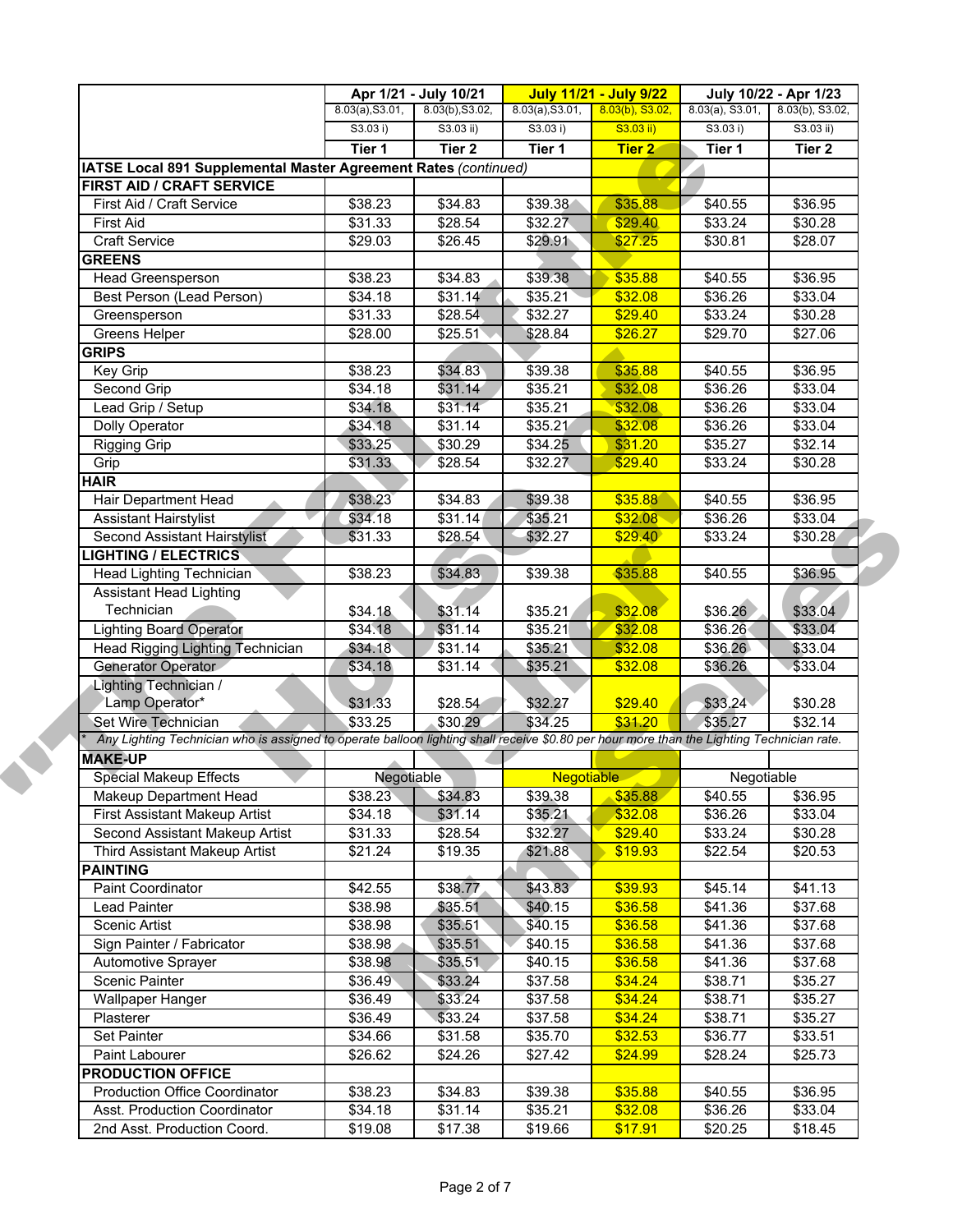|                                                                 | Apr 1/21 - July 10/21 |                                    |            | <b>July 11/21 - July 9/22</b> | July 10/22 - Apr 1/23 |                 |
|-----------------------------------------------------------------|-----------------------|------------------------------------|------------|-------------------------------|-----------------------|-----------------|
|                                                                 | 8.03(a), S3.01,       | 8.03(b), S3.02,<br>8.03(a), S3.01, |            | $8.03(b)$ , S3.02,            | $8.03(a)$ , S3.01,    | 8.03(b), S3.02, |
|                                                                 | S3.03 i)              | $S3.03$ ii)                        | S3.03 i)   | S3.03 ii)                     | S3.03 i)              | $S3.03$ ii)     |
|                                                                 | Tier 1                | Tier <sub>2</sub>                  | Tier 1     | <b>Tier 2</b>                 | Tier 1                | Tier 2          |
| IATSE Local 891 Supplemental Master Agreement Rates (continued) |                       |                                    |            |                               |                       |                 |
| <b>PROPS</b>                                                    |                       |                                    |            |                               |                       |                 |
| <b>Property Master</b>                                          | \$38.23               | \$34.83                            | \$39.38    | \$35.88                       | \$40.55               | \$36.95         |
| <b>Assistant Property Master</b>                                | \$37.30               | \$33.98                            | \$38.41    | \$35.00                       | \$39.56               | \$36.05         |
| Props Buyer                                                     | \$34.04               | \$31.01                            | \$35.06    | \$31.94                       | \$36.11               | \$32.90         |
| Props                                                           | \$31.33               | \$28.54                            | \$32.27    | \$29.40                       | \$33.24               | \$30.28         |
| <b>SCRIPT SUPERVISORS / CONTINUITY COORDINATOR</b>              |                       |                                    |            |                               |                       |                 |
| Script Supevisor /                                              |                       |                                    |            |                               |                       |                 |
| Continuity Coord.                                               | \$38.23               | \$34.83                            | \$39.38    | \$35.88                       | \$40.55               | \$36.95         |
| Assistant to Script Supervisor /                                |                       |                                    |            |                               |                       |                 |
| <b>Continuity Coordinator</b>                                   | \$21.56               | \$19.65                            | \$22.21    | \$20.24                       | \$22.88               | \$20.84         |
| <b>SET DECORATING</b>                                           |                       |                                    |            |                               |                       |                 |
| Set Decorator                                                   | \$38.23               | \$34.83                            | \$39.38    | \$35.88                       | \$40.55               | \$36.95         |
| <b>Assistant Set Decorator</b>                                  | \$35.46               | \$32.31                            | \$36.52    | \$33.28                       | \$37.62               | \$34.28         |
| Set Buyer                                                       | \$33.25               | \$30.29                            | \$34.25    | \$31.20                       | \$35.27               | \$32.14         |
| Lead Dresser                                                    | \$32.26               | \$29.39                            | \$33.23    | \$30.27                       | \$34.23               | \$31.18         |
| On-Set Dresser                                                  | \$32.26               | \$29.39                            | \$33.23    | \$30.27                       | \$34.23               | \$31.18         |
| <b>Set Dresser</b>                                              | \$31.33               | \$28.54                            | \$32.27    | \$29.40                       | \$33.24               | \$30.28         |
| Draper / Upholsterer                                            | \$31.33               | \$28.54                            | \$32.27    | \$29.40                       | \$33.24               | \$30.28         |
| <b>Assistant Set Dresser</b>                                    | \$25.97               | \$23.67                            | \$26.76    | \$24.38                       | \$27.56               | \$25.11         |
| <b>SOUND</b>                                                    |                       |                                    |            |                               |                       |                 |
| Mixer (Production and Dubbing)                                  | \$49.74               | \$45.32                            | \$51.24    | \$46.68                       | \$52.78               | \$48.08         |
| <b>Boom Operator</b>                                            | \$41.80               | \$38.08                            | \$43.05    | \$39.22                       | \$44.33               | \$40.39         |
| Sound Assistant                                                 | \$31.33               | \$28.54                            | \$32.27    | \$29.40                       | \$33.24               | \$30.28         |
| <b>Public Address Operator</b>                                  | \$31.33               | \$28.54                            | \$32.27    | \$29.40                       | \$33.24               | \$30.28         |
| Playback Operator                                               | \$31.33               | \$28.54                            | \$32.27    | \$29.40                       | \$33.24               | \$30.28         |
| Sound Maintenance                                               | \$31.33               | \$28.54                            | \$32.27    | \$29.40                       | \$33.24               | \$30.28         |
| <b>SPECIAL EFFECTS</b>                                          |                       |                                    |            |                               |                       |                 |
| Special Effects Coordinator                                     | \$42.26               | \$38.51                            | \$43.53    | \$39.66                       | \$44.84               | \$40.85         |
| <b>First Assistant Special Effects</b>                          | \$38.23               | \$34.83                            | \$39.38    | \$35.88                       | \$40.55               | \$36.95         |
| Special Effects Assistant                                       | \$33.25               | \$30.29                            | \$34.25    | \$31.20                       | \$35.27               | \$32.14         |
| <b>Special Effects Labourer</b>                                 | \$26.62               | \$24.26                            | \$27.42    | \$24.99                       | \$28.24               | \$25.73         |
| <b>VIDEO</b>                                                    |                       |                                    |            |                               |                       |                 |
| Video Sound Mixer                                               | \$38.23               | \$34.83                            | \$39.38    | \$35.88                       | \$40.55               | \$36.95         |
| Video Lighting Director                                         | \$38.23               | \$34.83                            | \$39.38    | \$35.88                       | \$40.55               | \$36.95         |
| Video Script Supervisor                                         | \$38.23               | \$34.83                            | \$39.38    | \$35.88                       | \$40.55               | \$36.95         |
| Colourist                                                       | \$38.23               | \$34.83                            | \$39.38    | \$35.88                       | \$40.55               | \$36.95         |
| <b>VISUAL EFFECTS</b>                                           |                       |                                    |            |                               |                       |                 |
| VFX Artists (Weekly Flat Rate - up to 12 Hours/Day)             |                       |                                    |            |                               |                       |                 |
| VFX Artist - Level 1                                            | \$1,883.14            | \$1,883.14                         | \$1,939.63 | \$1,939.63                    | \$1,997.82            | \$1,997.82      |
| VFX Artist - Level 2                                            | \$1,748.63            | \$1,748.63                         | \$1,801.09 | \$1,801.09                    | \$1,855.12            | \$1,855.12      |
| VFX Artist - Level 3                                            | \$1,436.51            | \$1,436.51                         | \$1,479.61 | \$1,479.61                    | \$1,524.00            | \$1,524.00      |
| VFX Technicians (Weekly Flat Rate - up to 12 Hours/Day)         |                       |                                    |            |                               |                       |                 |
| VFX Technician - Level 1                                        | \$1,748.63            | \$1,748.63                         | \$1,801.09 | \$1,801.09                    | \$1,855.12            | \$1,855.12      |
| VFX Technician - Level 2                                        | \$1,436.51            | \$1,436.51                         | \$1,479.61 | \$1,479.61                    | \$1,524.00            | \$1,524.00      |
| VFX Artists (Hourly rate for overtime purposes)                 |                       |                                    |            |                               |                       |                 |
| VFX Artist - Level 1                                            |                       | \$26.90                            |            |                               | \$28.54               | \$28.54         |
|                                                                 | \$26.90               |                                    | \$27.71    | \$27.71                       |                       |                 |
| VFX Artist - Level 2                                            | \$24.98               | \$24.98                            | \$25.73    | \$25.73                       | \$26.50               | \$26.50         |
| VFX Artist - Level 3                                            | \$20.52               | \$20.52                            | \$21.14    | \$21.14                       | \$21.77               | \$21.77         |
| VFX Technicians (Hourly rate for overtime purposes)             |                       |                                    |            |                               |                       |                 |
| VFX Technician - Level 1                                        | \$24.98               | \$24.98                            | \$25.73    | \$25.73                       | \$26.50               | \$26.50         |
| VFX Technician - Level 2                                        | \$20.52               | \$20.52                            | \$21.14    | \$21.14                       | \$21.77               | \$21.77         |